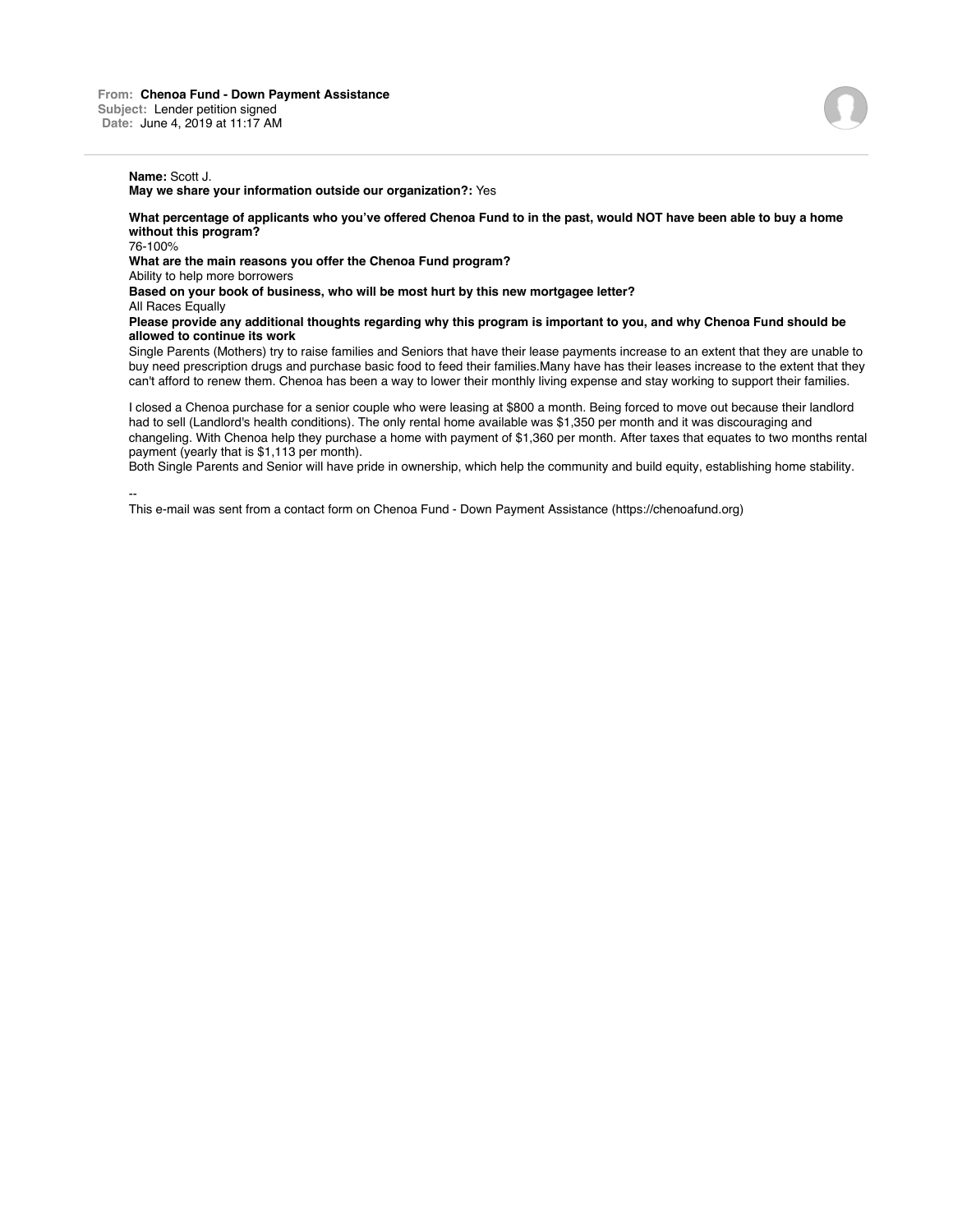**What percentage of applicants who you've offered Chenoa Fund to in the past, would NOT have been able to buy a home without this program?** 26-50%

**What are the main reasons you offer the Chenoa Fund program?**

Better price, Ability to help more borrowers

**Based on your book of business, who will be most hurt by this new mortgagee letter?**

**Minorities** 

**Please provide any additional thoughts regarding why this program is important to you, and why Chenoa Fund should be allowed to continue its work**

This Program is better than all other DPA's Most DPA's give the borrower with little to no savings a path to purchase a home. The difference between Chenoa and the other DPA programs is Chenoa's rates are more in line with standard FHA Loans. The other DPA's are 1/2 point or higher in rate which translates to a higher payment. Chenoa also follow's HUDs 4000.1 which allows more borrowers to qualify in buying a home.

--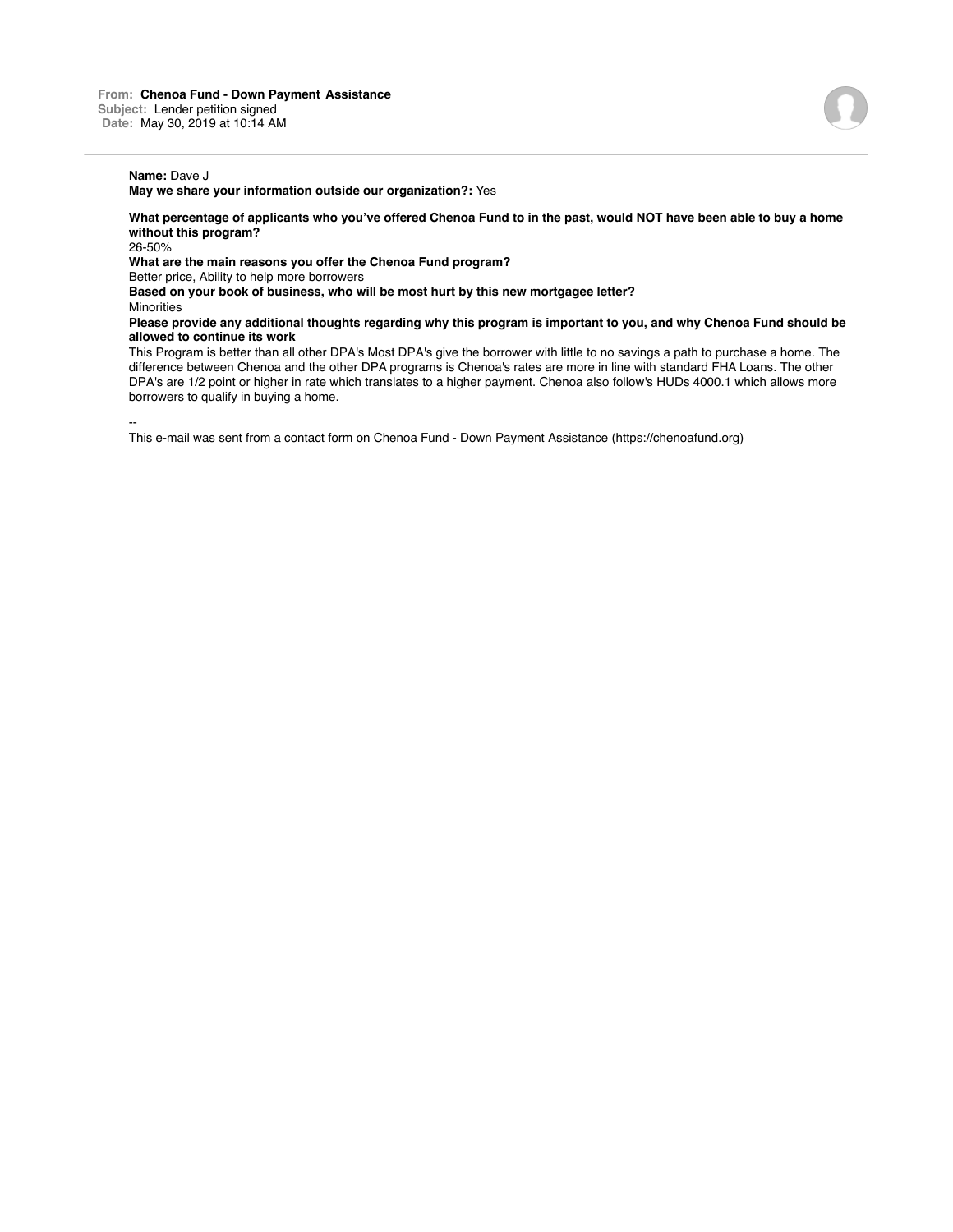0-25% **What are the main reasons you offer the Chenoa Fund program?** Ability to help more borrowers **Based on your book of business, who will be most hurt by this new mortgagee letter? Minorities** 

## **Please provide any additional thoughts regarding why this program is important to you, and why Chenoa Fund should be allowed to continue its work**

The last purchase I closed was for two seniors. Their landlord/owner has gotten sick and had to move to Florida. He also need to sell the home to get have enough money to move into and assisted living center. My two seniors couldn't find a home to rent in the community or city. I suggested they purchase from their landlord. The landlord accept to sell that rental home to his renters. My seniors had exhausted most of their retirement money and didn't the required money for a FHA down payment purchase. The offer was accepted so they were able to purchase the home they had been renting for 4 years for their landlord. The Chenoa fund help them with a \$8,000 10 year loan for the down payment. The landlord was able to pay some of the closing cost this help both my senior buyers and the seller (landlord) solve their problems. This program has be a helping hand for those in a tight situation.

**Name:** Scott J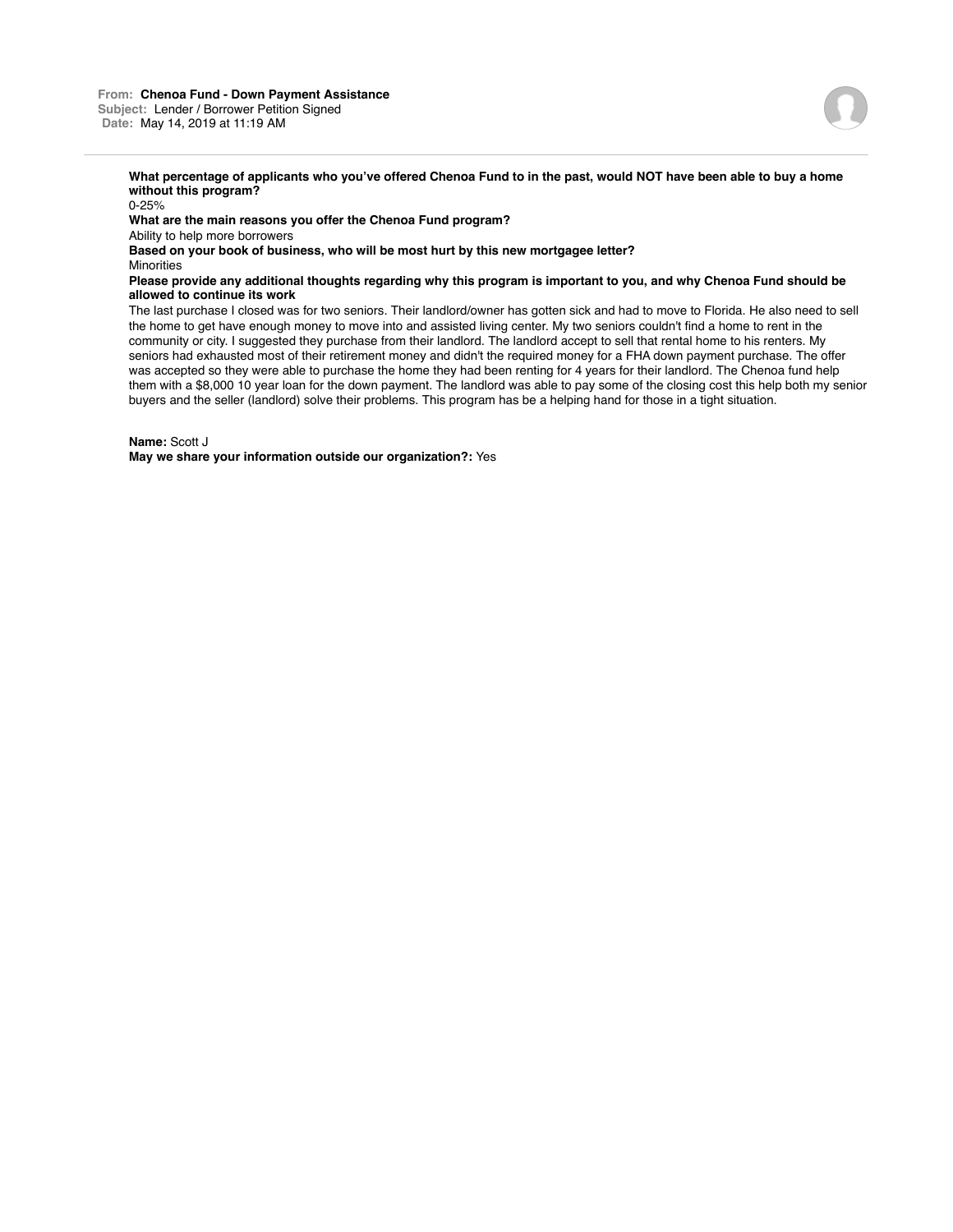

76-100%

**What are the main reasons you offer the Chenoa Fund program?**

Ability to help more borrowers, Unique program features

**Based on your book of business, who will be most hurt by this new mortgagee letter?**

All Races Equally

# **Please provide any additional thoughts regarding why this program is important to you, and why Chenoa Fund should be allowed to continue its work**

If it helps these folks get into a house, it stabilizes the economy, helping everyone.

Everyone should have a home of their own if they follow all the rules. Maybe there would be less unrest and disruption in our schools, again helping everyone. I just believe it is a great program that I would really be able to offer everyone…

**Name:** Bernadette B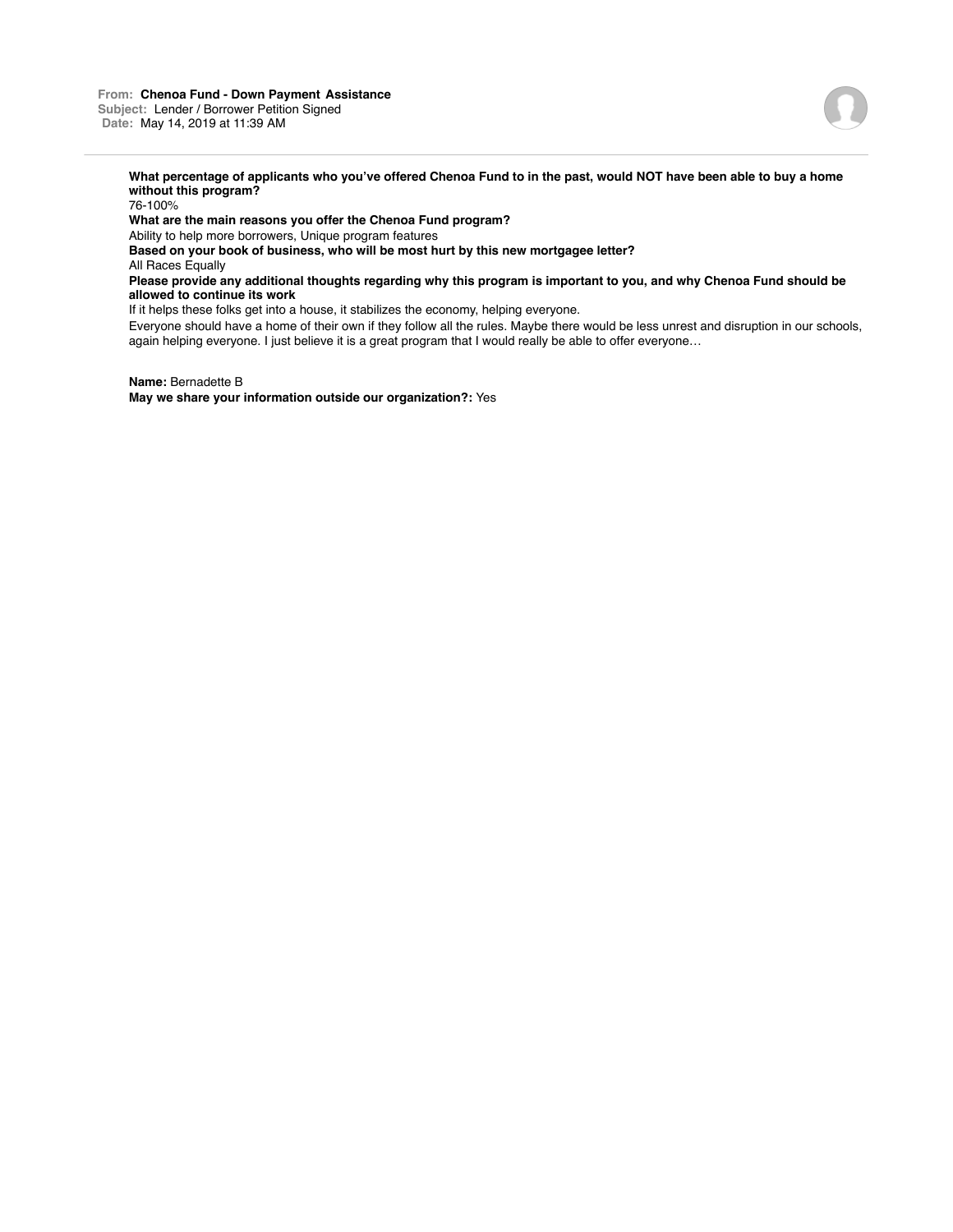### **From: Chenoa Fund - Down Payment Assistance Subject:** Lender / Borrower Petition Signed **Date:** May 14, 2019 at 10:44 AM

have to move every year.



**What percentage of applicants who you've offered Chenoa Fund to in the past, would NOT have been able to buy a home without this program?**

76-100% **What are the main reasons you offer the Chenoa Fund program?** Ability to help more borrowers **Based on your book of business, who will be most hurt by this new mortgagee letter?** All Races Equally **Please provide any additional thoughts regarding why this program is important to you, and why Chenoa Fund should be allowed to continue its work** I have had many borrower's who we helped get into homeownership with the Chenoa program, who start crying at closing because they never thought they could own their own home. Especially helping single mother's get into a home for their families, so they don't

**Name:** Torrie S **May we share your information outside our organization?:** Yes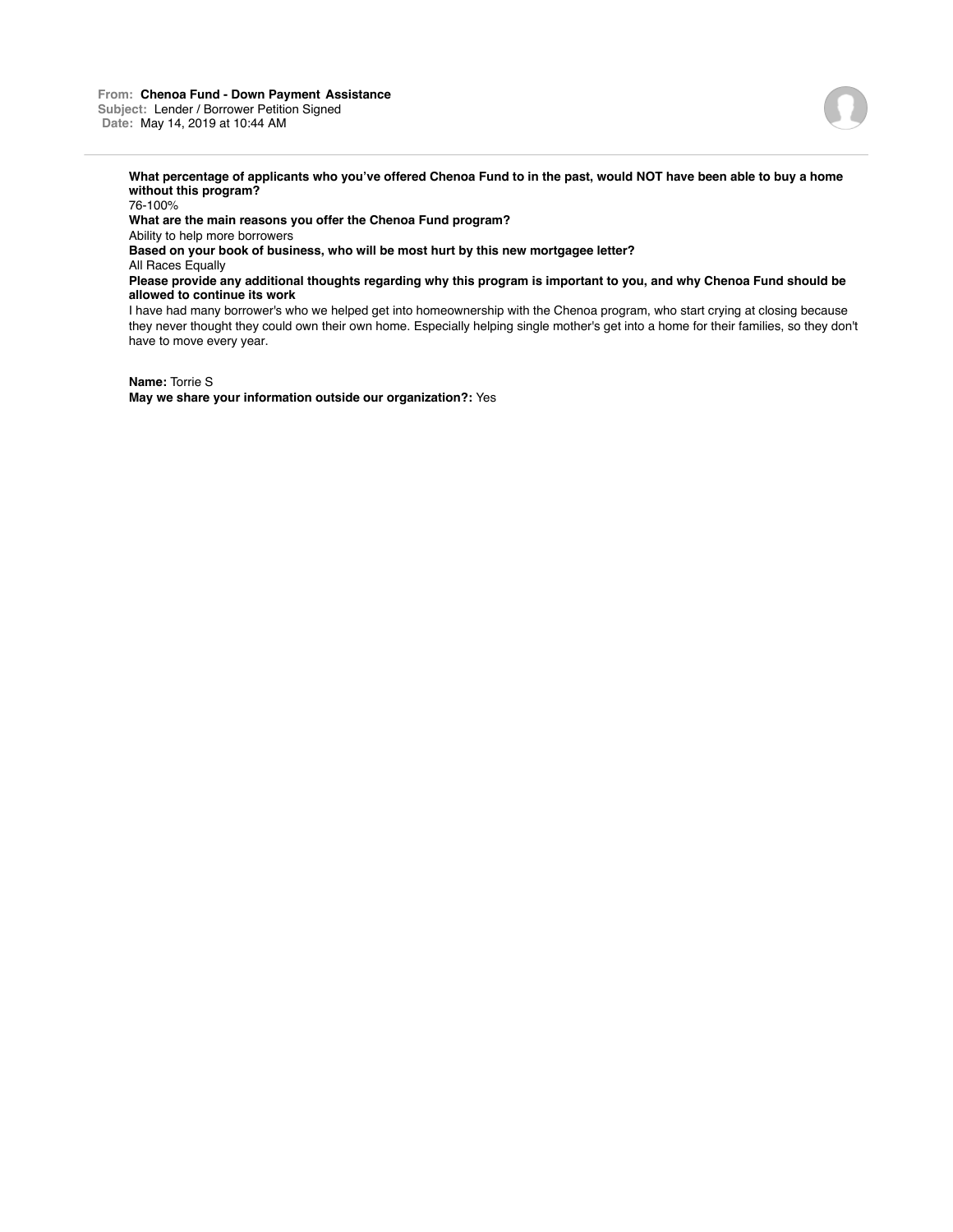

76-100% **What are the main reasons you offer the Chenoa Fund program?** Ability to help more borrowers, Other (Add In Comments) **Based on your book of business, who will be most hurt by this new mortgagee letter?** All Races Equally **Please provide any additional thoughts regarding why this program is important to you, and why Chenoa Fund should be allowed to continue its work** The DPA loan does allow my borrowers to purchase a home without completely depleting all their assets.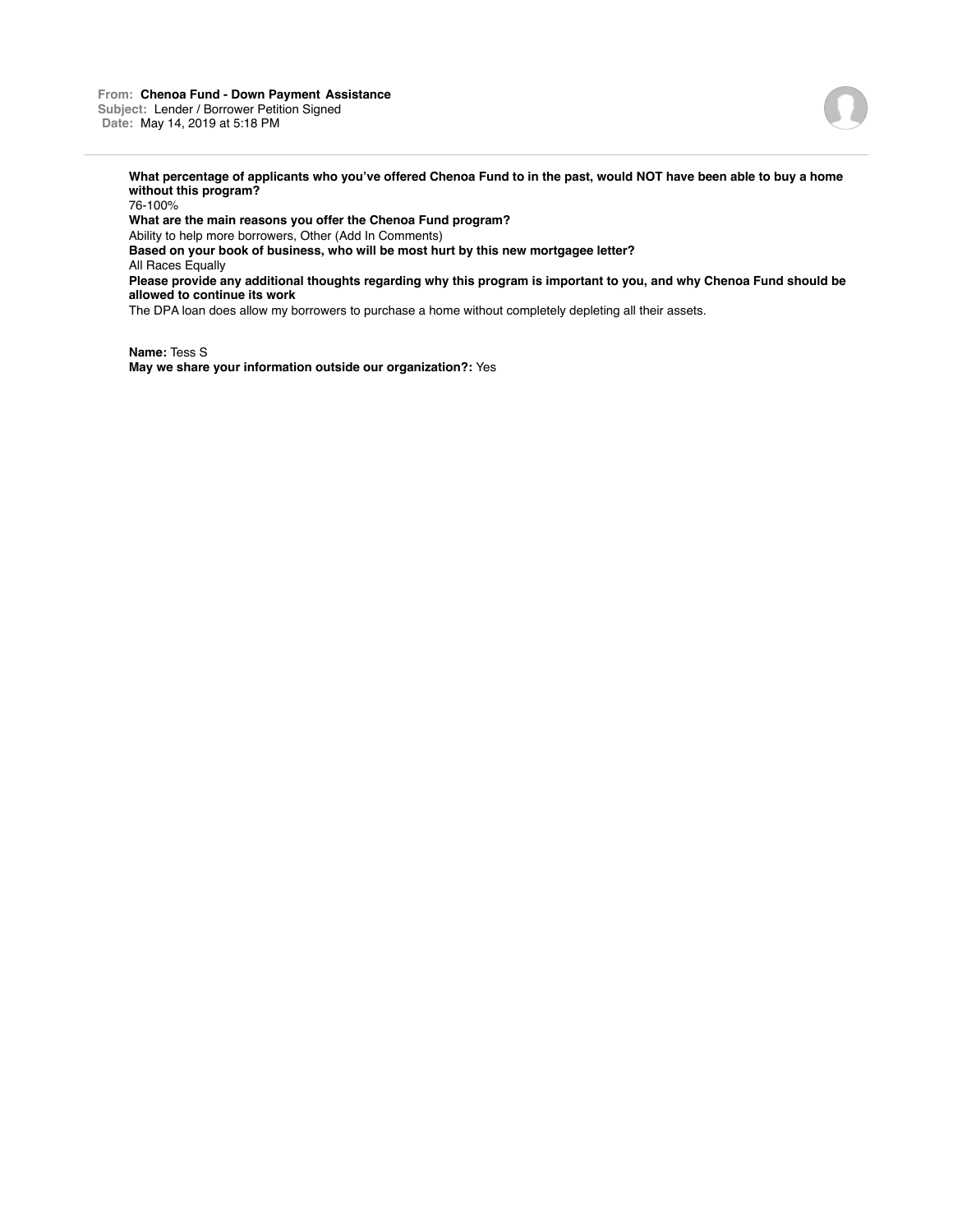

76-100%

**What are the main reasons you offer the Chenoa Fund program?**

Ability to help more borrowers

**Based on your book of business, who will be most hurt by this new mortgagee letter?**

Don't know

**Please provide any additional thoughts regarding why this program is important to you, and why Chenoa Fund should be allowed to continue its work**

Without this program, we are not able to help well deserving families become homeowners and provide a stable life for their families.

**Name:** Roy D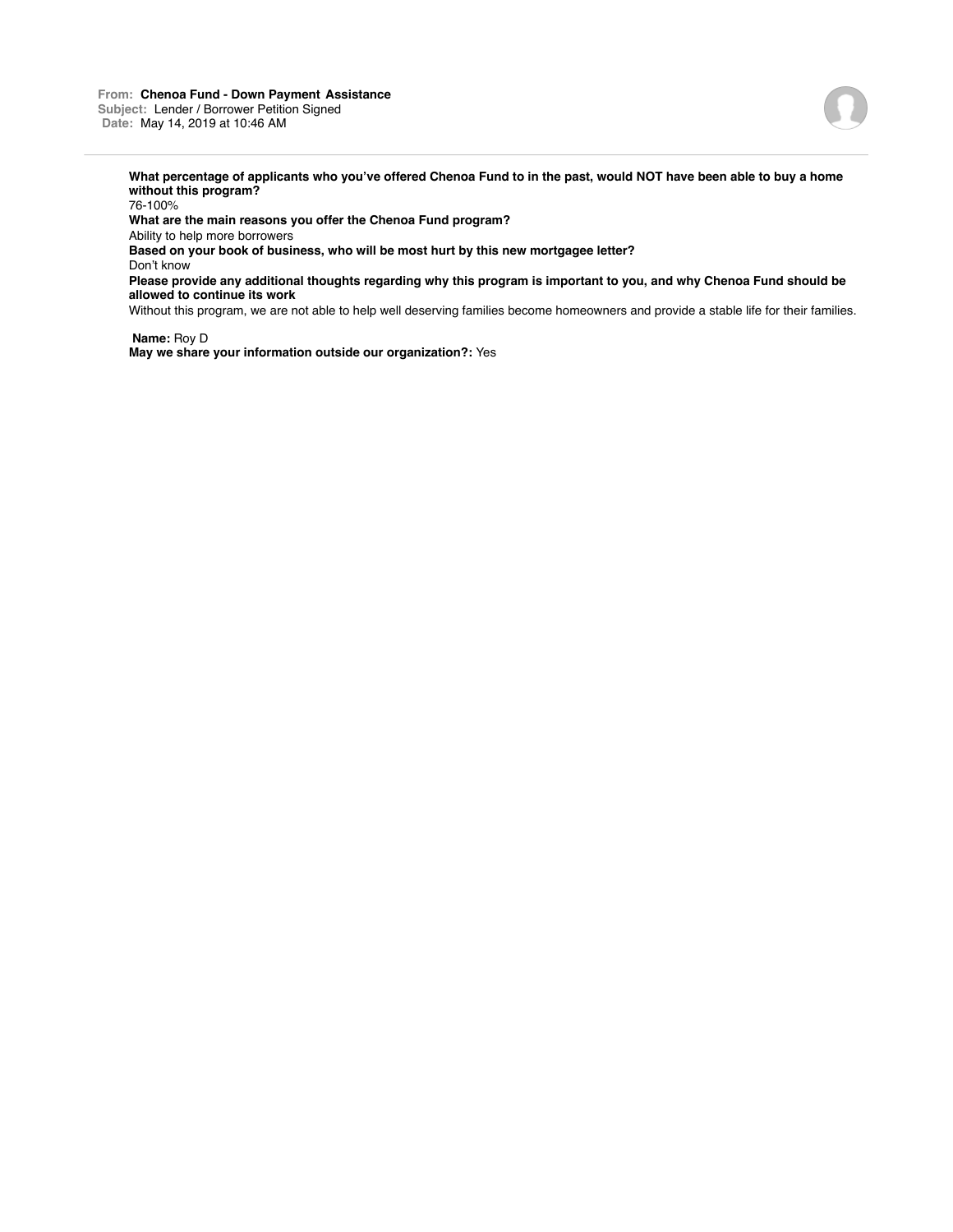### **From: Chenoa Fund - Down Payment Assistance Subject:** Lender / Borrower Petition Signed **Date:** May 14, 2019 at 11:27 AM



**What percentage of applicants who you've offered Chenoa Fund to in the past, would NOT have been able to buy a home without this program?**

76-100%

**What are the main reasons you offer the Chenoa Fund program?**

Ability to help more borrowers

**Based on your book of business, who will be most hurt by this new mortgagee letter?**

Minorities

**Please provide any additional thoughts regarding why this program is important to you, and why Chenoa Fund should be allowed to continue its work**

without this program several families will never get a chance at the american dream.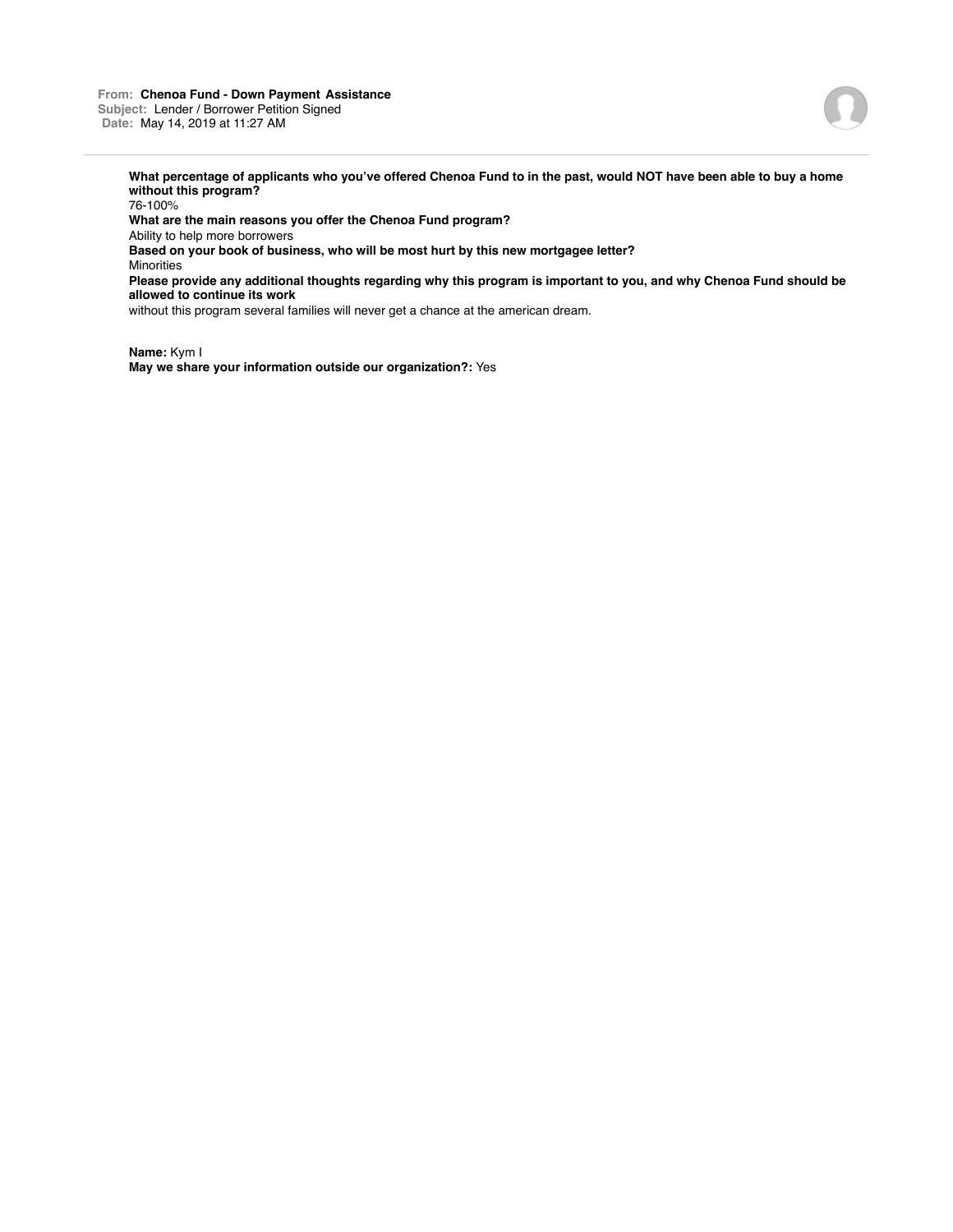

76-100% **What are the main reasons you offer the Chenoa Fund program?** Ability to help more borrowers **Based on your book of business, who will be most hurt by this new mortgagee letter?** Minorities **Please provide any additional thoughts regarding why this program is important to you, and why Chenoa Fund should be allowed to continue its work**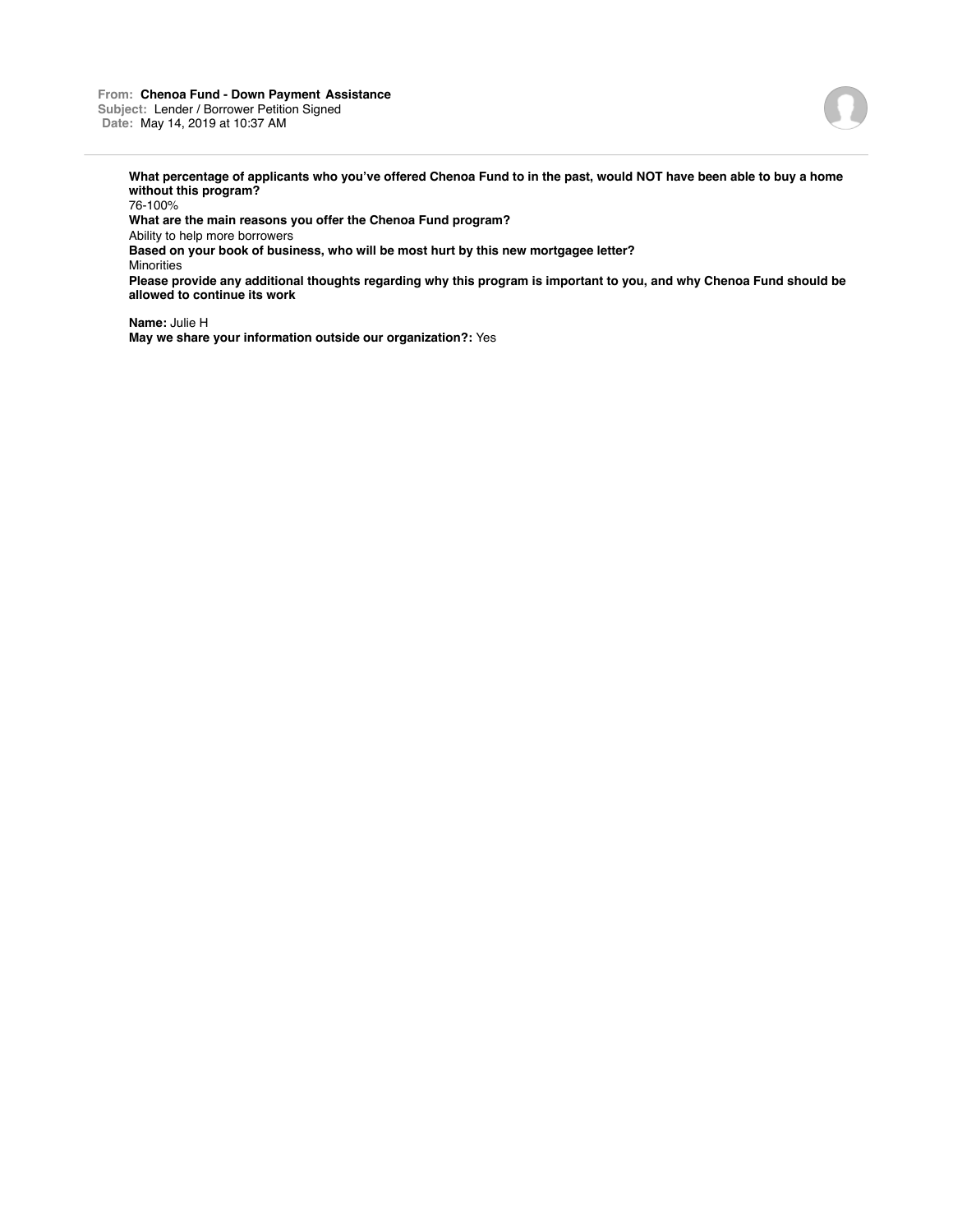

51-75%

**What are the main reasons you offer the Chenoa Fund program?**

Ability to help more borrowers

**Based on your book of business, who will be most hurt by this new mortgagee letter?**

**Minorities** 

**Please provide any additional thoughts regarding why this program is important to you, and why Chenoa Fund should be allowed to continue its work**

Its another option in our tool belt to keep affordable lending available to so many Americans that need the product. The middle class is getting squeezed in taxes, health care, minimal wage growth. Here is where we can assist the ever day Joe to build wealth…….

**Name:** Jesse H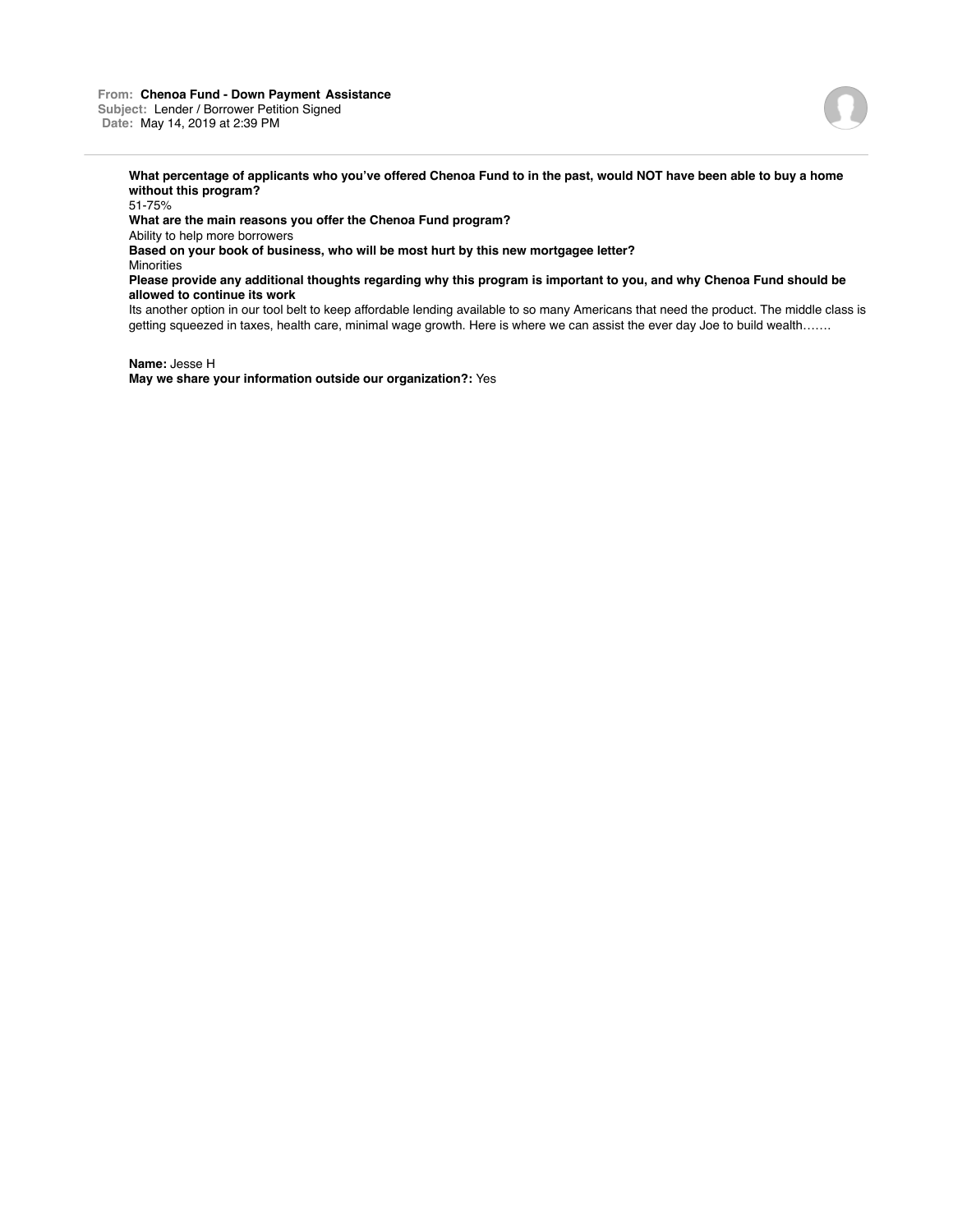

76-100%

**What are the main reasons you offer the Chenoa Fund program?**

Ability to help more borrowers, Unique program features

**Based on your book of business, who will be most hurt by this new mortgagee letter?** Minorities

**Please provide any additional thoughts regarding why this program is important to you, and why Chenoa Fund should be allowed to continue its work**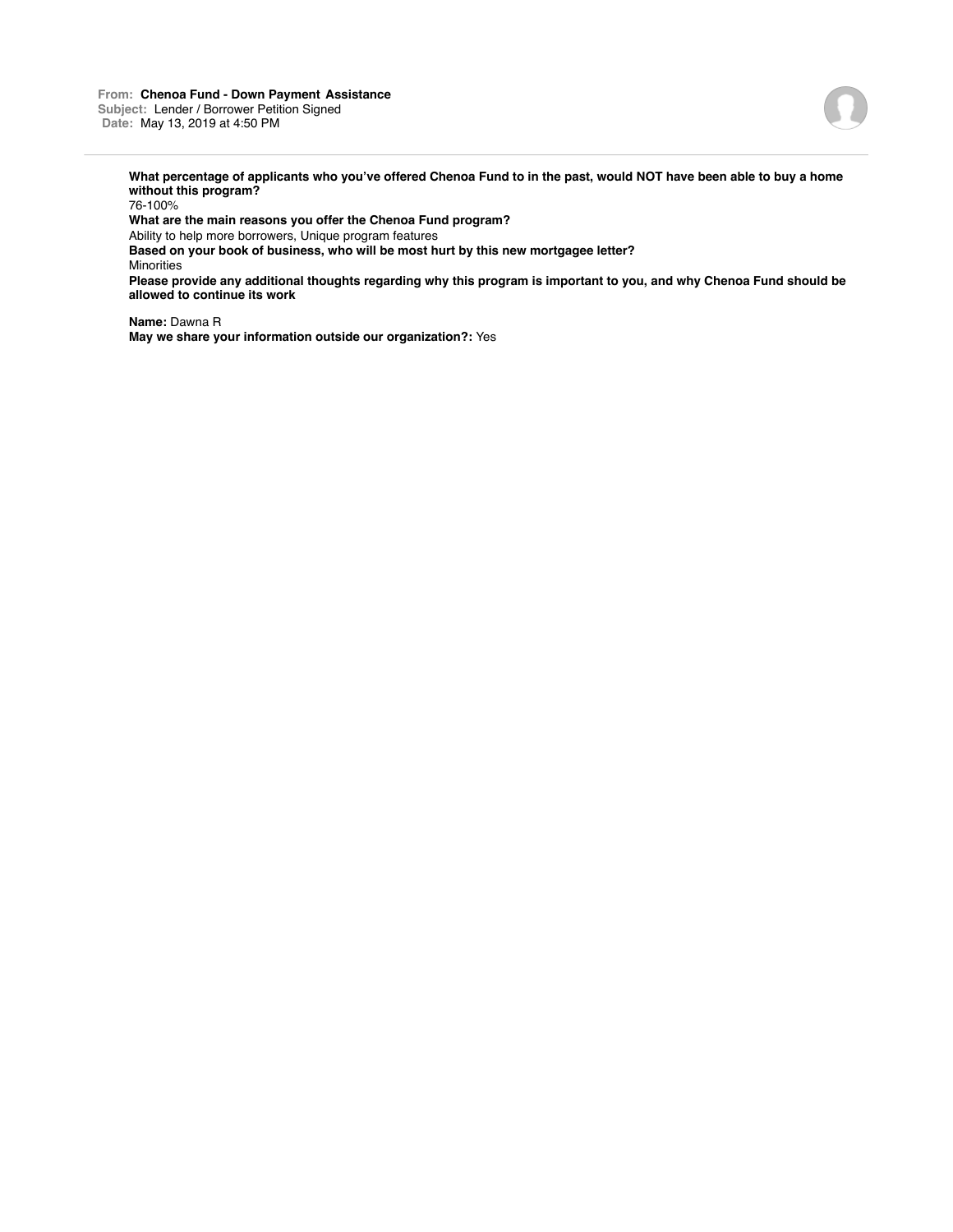

76-100%

**What are the main reasons you offer the Chenoa Fund program?**

Ease of use, Better price, Ability to help more borrowers, Unique program features **Based on your book of business, who will be most hurt by this new mortgagee letter?** Minorities

**Please provide any additional thoughts regarding why this program is important to you, and why Chenoa Fund should be allowed to continue its work**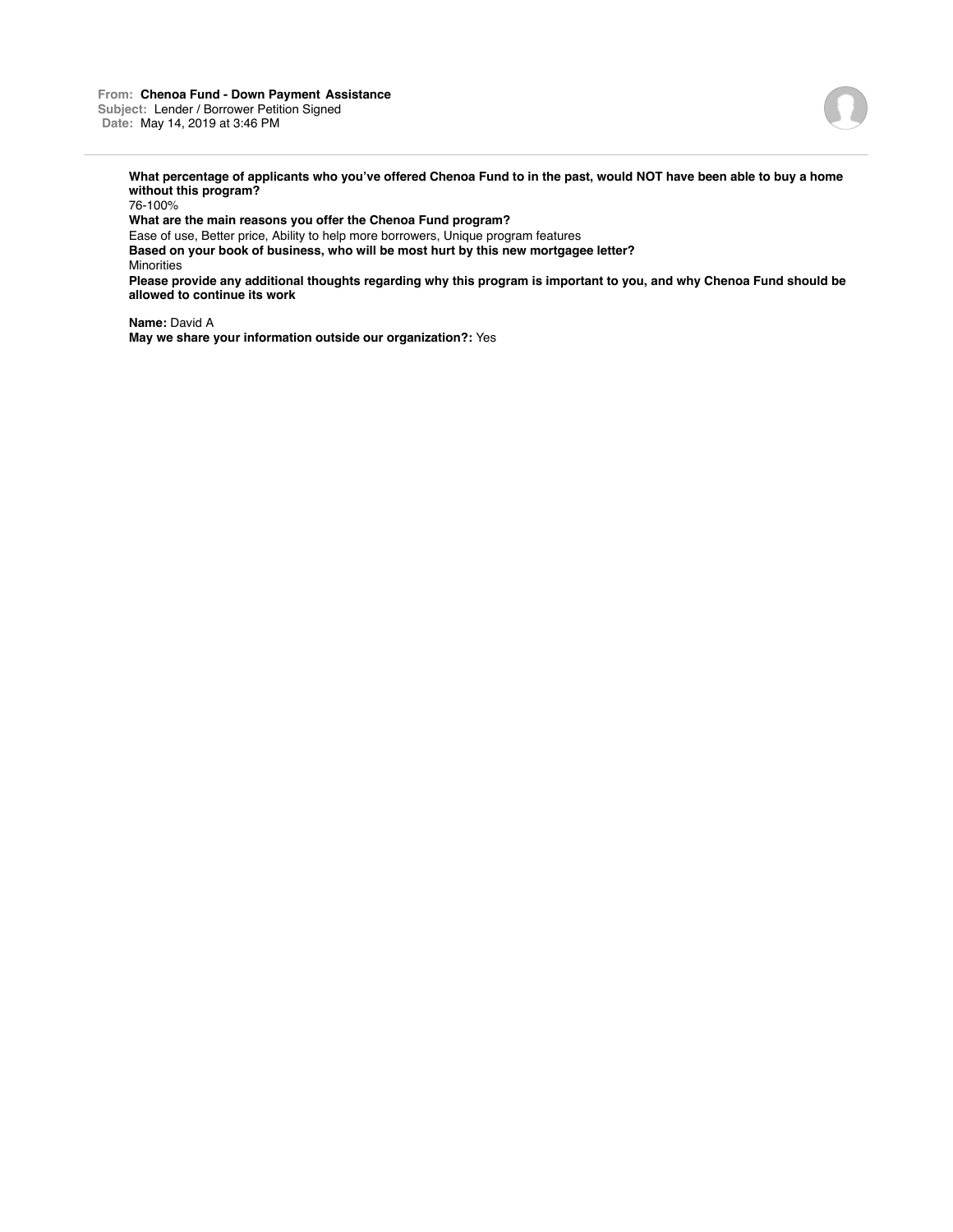**What percentage of applicants who you've offered Chenoa Fund to in the past, would NOT have been able to buy a home without this program?**

76-100%

**What are the main reasons you offer the Chenoa Fund program?**

Ease of use, Better price, Ability to help more borrowers, Unique program features **Based on your book of business, who will be most hurt by this new mortgagee letter?**

**Minorities** 

**Please provide any additional thoughts regarding why this program is important to you, and why Chenoa Fund should be allowed to continue its work**

--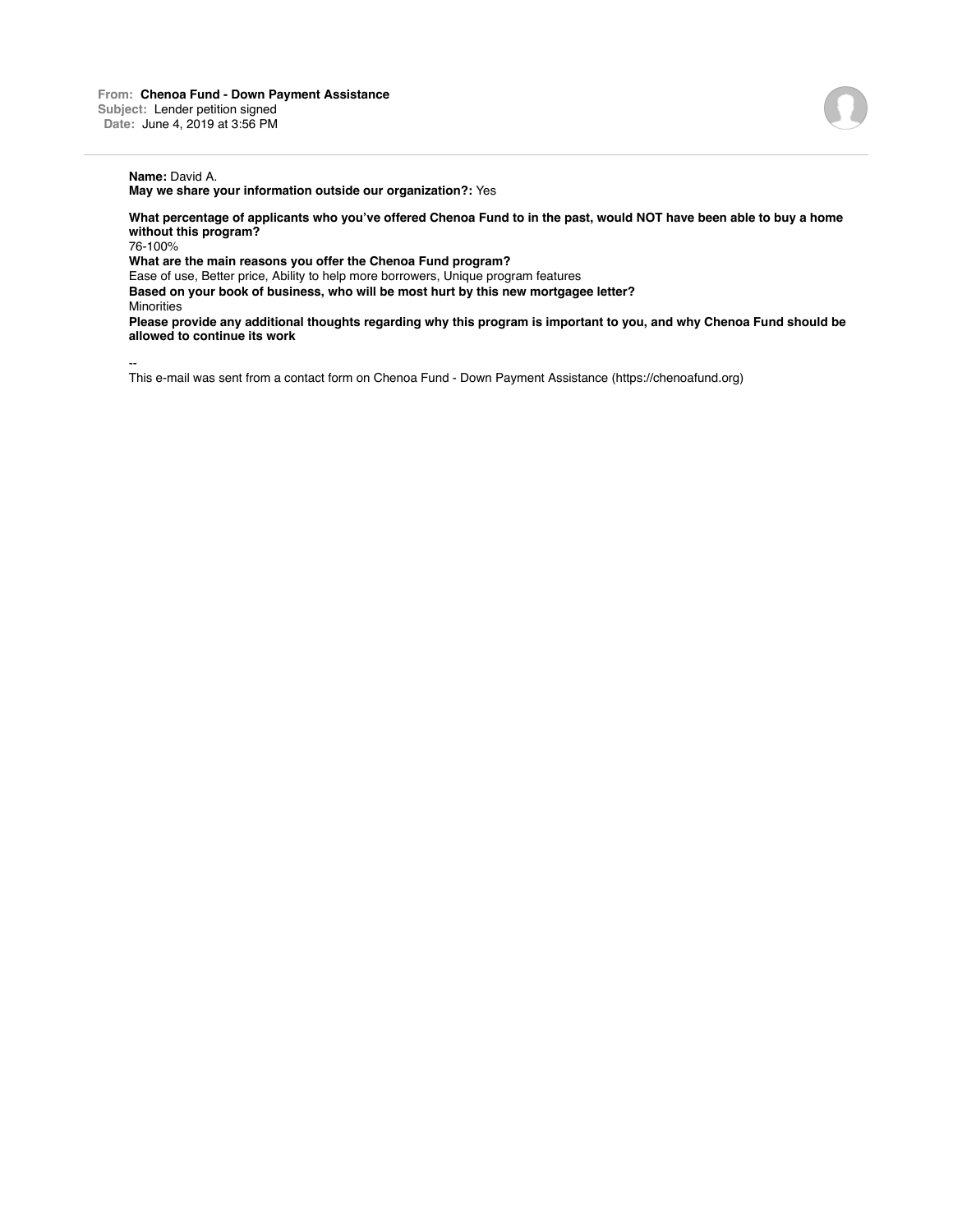**What percentage of applicants who you've offered Chenoa Fund to in the past, would NOT have been able to buy a home without this program?**

76-100%

**What are the main reasons you offer the Chenoa Fund program?**

Ability to help more borrowers

**Based on your book of business, who will be most hurt by this new mortgagee letter?**

**Minorities** 

**Please provide any additional thoughts regarding why this program is important to you, and why Chenoa Fund should be allowed to continue its work**

Helps lower income families when there is additional income in the house hold that we can not use. Chenoa allows for a higher DTI than other DPA programs.

--